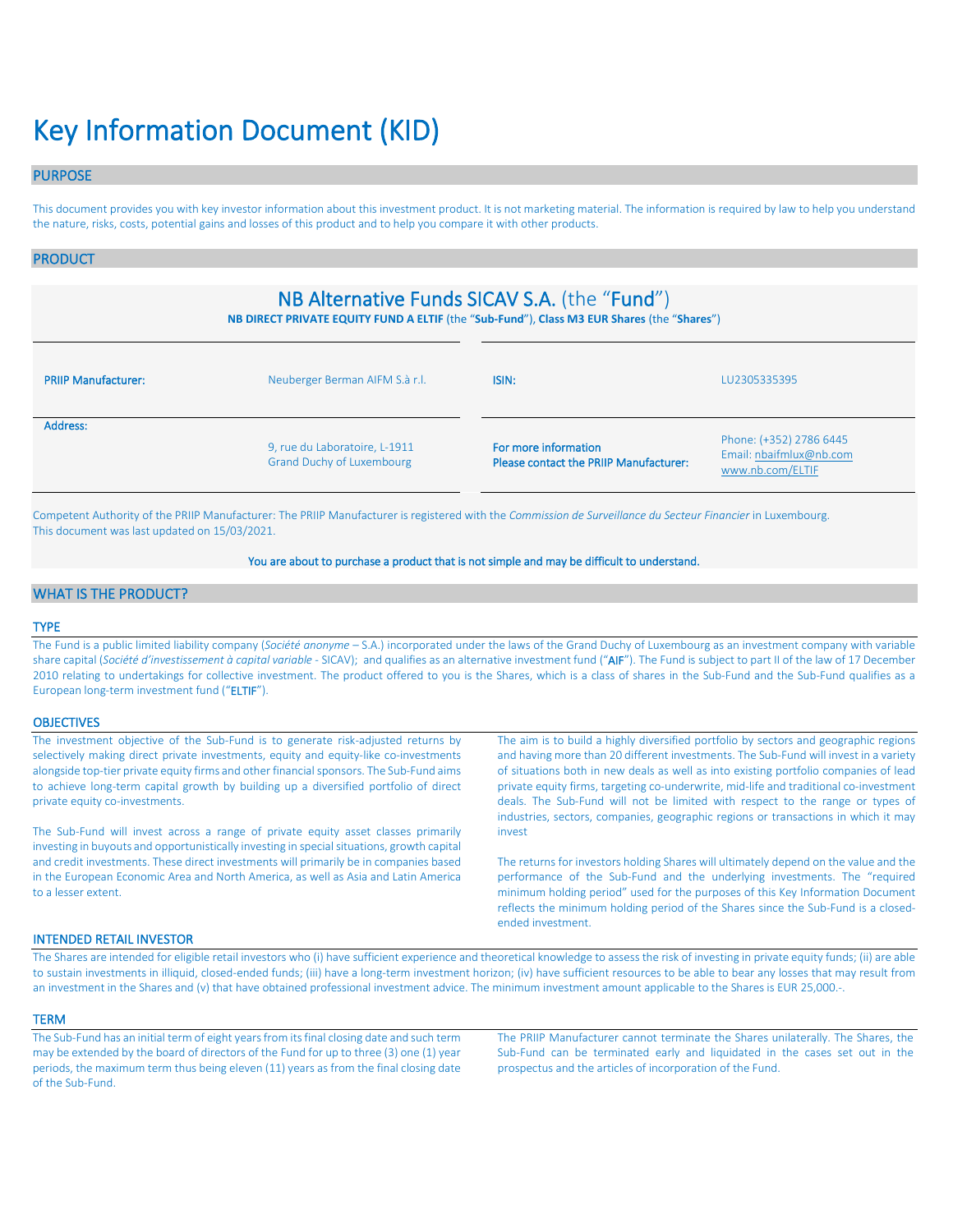# WHAT ARE THE RISKS AND WHAT COULD I GET IN RETURN?



The risk indicator assumes you keep the product for at least eight (8) years following the final closing date of the Sub-Fund. You cannot cash in early. You may have to pay significant extra costs to cash in early.

The summary risk indicator is a guide to the level of risk of this product compared to other products. It shows how likely it is that the product will lose money because of movements in the markets or because we are not able to pay you. We have classified this product as 6 out of 7, which is a high risk class. This rates the potential losses from future performance at a high-level, and poor market conditions impact the capacity of the Sub-Fund to pay you. Be aware of currency risk. In some circumstances, you may receive payments in a different currency, so the final return you will get may depend on the exchange rate between the two currencies. This risk is not considered in the indicator shown above

If the currency of the Shares is different from the currency of the Sub-Fund, exchange rate fluctuations will affect the return on investment. Also, the Sub-Fund will make investments in different currencies. This product does not include any protection from future market performance so you could lose some or all of your investment. If the Sub-Fund is not able to pay you what is owed, you could lose your entire investment.

#### Performance Scenarios

Market developments in the future cannot be accurately predicted. The scenarios shown are only an indication of some of the possible outcomes based on evidence from the past. Actual returns could be lower.

| Investment EUR 10,000 |                                     | 8 years (Minimum<br><b>Required Holding Period)</b> |
|-----------------------|-------------------------------------|-----------------------------------------------------|
| Unfavourable scenario | What you might get back after costs | 12.500                                              |
|                       | Average return each year (%)        | 3.13%                                               |
| Moderate scenario     | What you might get back after costs | 14.372                                              |
|                       | Average return each year (%)        | 5.46%                                               |
| Favourable scenario   | What you might get back after costs | 16.590                                              |
|                       | Average return each year (%)        | 8.24%                                               |

This table shows the money you could get back over the next 8 years, under different scenarios, assuming that you invest EUR 10,000. The scenarios shown illustrate how your investment could perform. You can compare them with the scenarios of other products. The scenarios presented are an estimate of future performance based on evidence from the past on how the value of this investment varies, and are not an exact indicator. What you get will vary depending on how the market performs and how long you keep the investment/product. This product cannot be cashed in.

This means it is difficult to estimate how much you would get back if you cash in before maturity. You will either be unable to cash in early or you will have to pay high costs or make a large loss if you do so. The figures shown include all the costs of the product itself, but may not include all the costs that you pay to your advisor or distributor. The figures do not take into account your personal tax situation, which may also affect how much you get back.

#### WHAT HAPPENS IF THE PRIIP MANUFACTURER IS UNABLE TO PAY OUT?

Losses are not covered by an investor's compensation or guaranteed scheme. The investor may not face a financial loss due to the default of the PRIIP Manufacturer.

Brown Brothers Harriman (Luxembourg) S.C.A (the "Depositary") will perform safekeeping duties for the Fund's assets. In the event of the insolvency of the PRIIP Manufacturer, the Fund's assets in the safekeeping of the Depositary will not be affected. However, in the event of the Depositary's insolvency, or someone acting on its behalf, the Fund may suffer a financial loss. However, this risk is mitigated to a certain extent by the fact the Depositary is required by law and regulation to segregate its own assets from the assets of the Fund. The Depositary will also be liable to the Fund and the investors for any loss arising from, among other things, its negligence, fraud or intentional failure properly to fulfil its obligations (subject to certain limitations).

# WHAT ARE THE COSTS?

The Reduction in Yield (RIY) shows what impact the total costs you pay will have on the investment return you might get. The total costs take into account one-off, ongoing and incidental costs. The amounts shown here are the cumulative costs of the product itself. They include potential early exit penalties. The figures assume you invest EUR 10,000. The figures are estimates and may change in the future.

#### COSTS OVER TIME

The person selling you or advising you about this product may charge you other costs. If so, this person will provide you with information about these costs, and show you the impact that all costs will have on your investment over time.

| Investment EUR 10 000           | 8 years (Required Minimum Holding Period) |
|---------------------------------|-------------------------------------------|
| <b>Total costs</b>              | 2.496                                     |
| Impact on return (RIY) per year | 3.12%                                     |